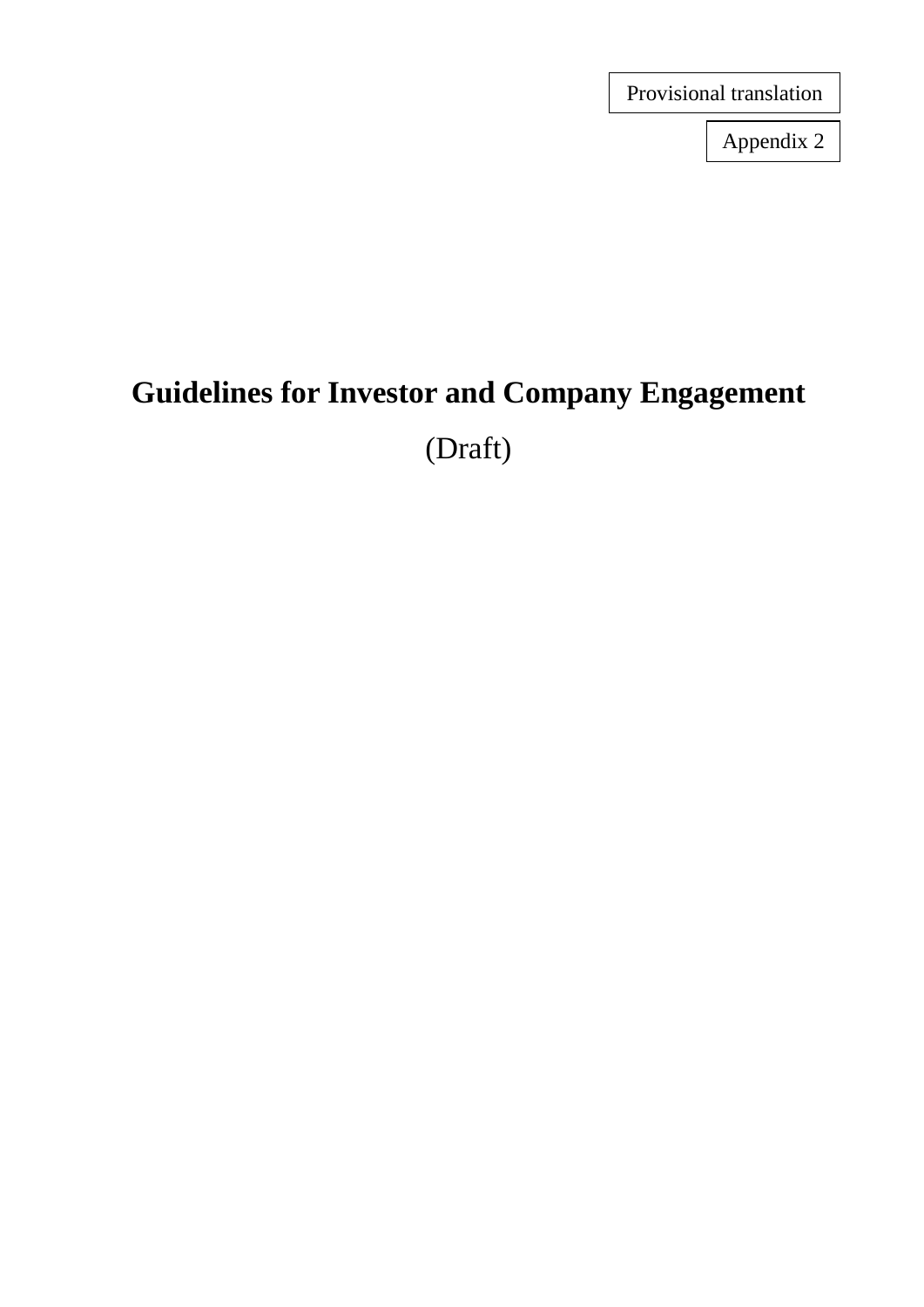## **Guidelines for Investor and Company Engagement**

The Guidelines herein provide agenda items for engagement that institutional investors and companies are expected to focus on based on the Stewardship Code and the Corporate Governance Code, in recognition of the corporate governance issues prevalent at this time. Through constructive engagement with institutional investors, companies are expected to generate sustainable growth and increase corporate value over the mid- to long-term based on their own business principles<sup>1</sup>, which will eventually lead to the growth of the Japanese economy as a whole and stable asset formation for the Japanese people.

The Guidelines are intended to be a supplemental document to the Stewardship Code and the Corporate Governance Code. Although the intention is not to require institutional investors and companies to "comply or explain" with respect to the Guidelines themselves, the Guidelines are intended to encourage institutional investors and companies to implement both Codes effectively on a "comply or explain" basis<sup>2</sup>. Companies are expected to consider the contents of the Guidelines when they comply with a principle of the Corporate Governance Code, including principles calling for disclosure, or, if not, explain the reasons why they are not doing so.

Because corporate governance issues and company priorities are diverse, it is not appropriate to use the Guidelines' agenda items as a mechanical checklist, and it is important to have effective engagement between investors and companies that takes into consideration each company's specific circumstances<sup>3</sup>.

## **1. Management Decisions in Response to Changes in the Business Environment**

- 1.1 Are specific business strategies and business plans established and disclosed to generate sustainable growth and increase corporate value over the mid- to long-term? Are these business strategies and business plans consistent with the company's business principles?
- 1.2 Does management accurately identify the company's cost of capital, reflecting risks associated with the business in an appropriate manner? Does management manage the business with a recognition of the company's cost of capital by setting targets on profitability and capital efficiency to generate sustainable growth and increase corporate value over the mid- to long-term? Does management clearly explain why they decided upon such targets? Does the company achieve returns which cover the cost of capital on a mid- to long-term basis?

<sup>&</sup>lt;sup>1</sup> Depending upon the company, "business principles" may be described as a "vision," "mission," or "philosophy".

<sup>&</sup>lt;sup>2</sup> In order to enhance constructive engagement between institutional investors and companies, even when a company complies with a principle, it is beneficial for the company to proactively explain its specific implementation activities.

 $3\text{ There are many cases where a company is managed as part of a corporate group, and the Guidelines have }$ been established taking such companies into consideration. In such cases, it is expected that investors will view the company in light of its corporate group status.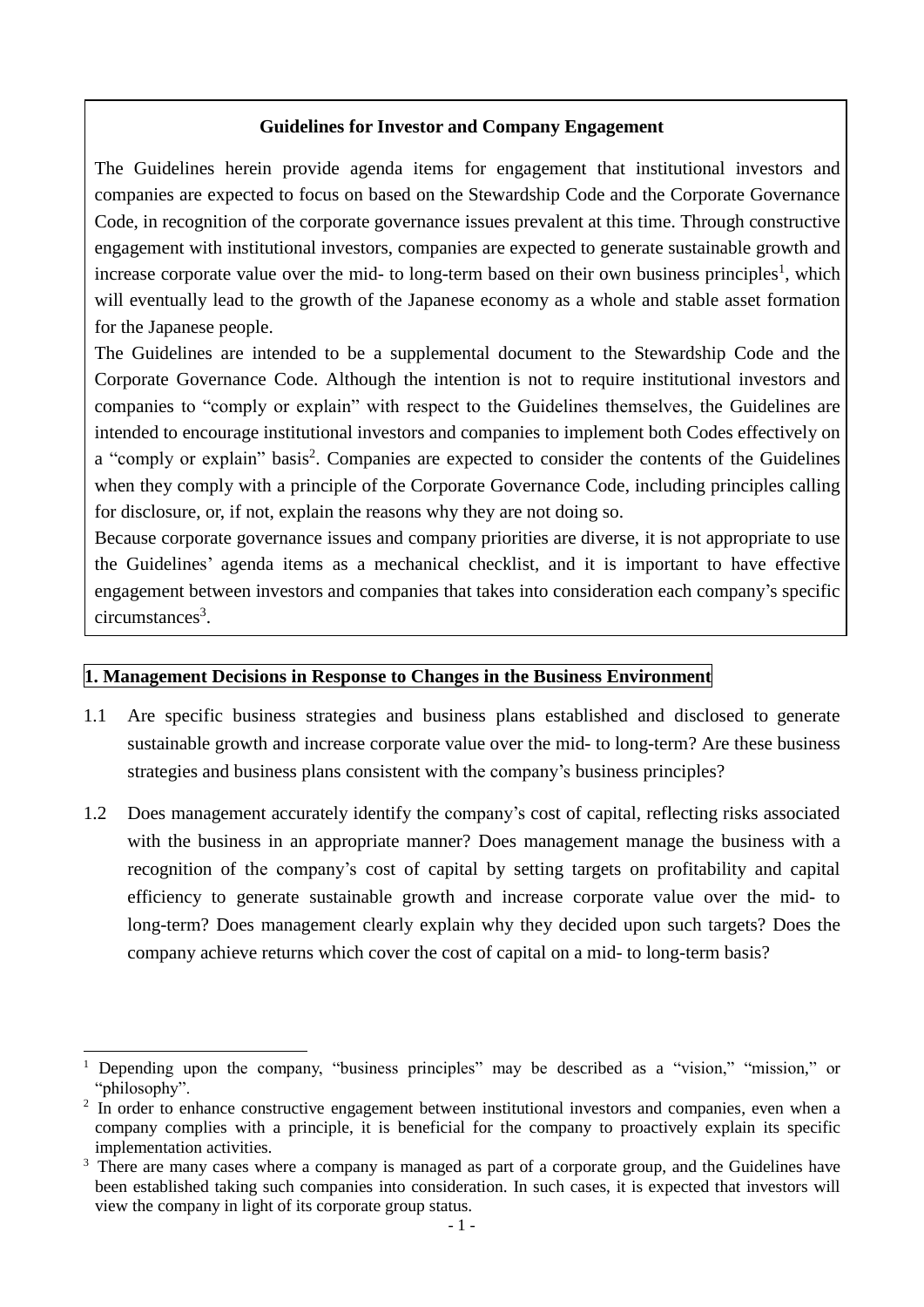1.3 Does management understand the business environment and business-related risks appropriately and make decisions decisively, such as restructuring the company's business portfolio, including investment in new businesses and exit from or sale of existing businesses, based on the company's business strategies and business plans? Is a policy on reviewing a business portfolio clearly established, and is the review process effective?

#### **2. Investment Strategy and Financial Management Policy**

- 2.1 Are investments in fixed assets, R&D, and human resources to generate sustainable growth and increase corporate value over the mid- to long-term carried out strategically and systematically using the company's resources and from the standpoint of generating returns which cover the company's cost of capital on a mid-to long- term basis?
- 2.2 Is financial management policy (including capital structure decisions and use of cash on hand in recognition of the company's cost of capital) established and managed appropriately based on the company's business and investment strategies?

## **3. CEO Appointment/Dismissal and Responsibilities of the Board**

#### **CEO Appointment/Dismissal and Development**

- 3.1 Is there an established policy on CEO qualifications in order to appoint a CEO who can make decisions decisively to generate sustainable growth and increase corporate value over the midto long-term?
- 3.2 Is a qualified CEO appointed through objective, timely, and transparent procedures, deploying sufficient time and resources? In order to make these procedures effective, is an independent nomination committee actively involved?
- 3.3 Is a CEO succession plan appropriately established and implemented, and are CEO candidates developed or, if necessary, selected from outside the company, systematically deploying sufficient time and resources?
- 3.4 Are objective, timely, and transparent procedures established such that a CEO is dismissed when it is determined, via an appropriate evaluation of the company's business results, that the CEO is not adequately fulfilling the CEO's responsibilities?

#### **Determination of Management Remuneration**

3.5 Are objective and transparent procedures established to design management remuneration systems such that they operate as a healthy incentive to generate sustainable growth and increase corporate value over the mid- to long-term and to determine actual remuneration amounts appropriately? In order to make these procedures effective, is an independent remuneration committee actively involved? Is the appropriateness of the remuneration system and of the actual remuneration amount clearly explained?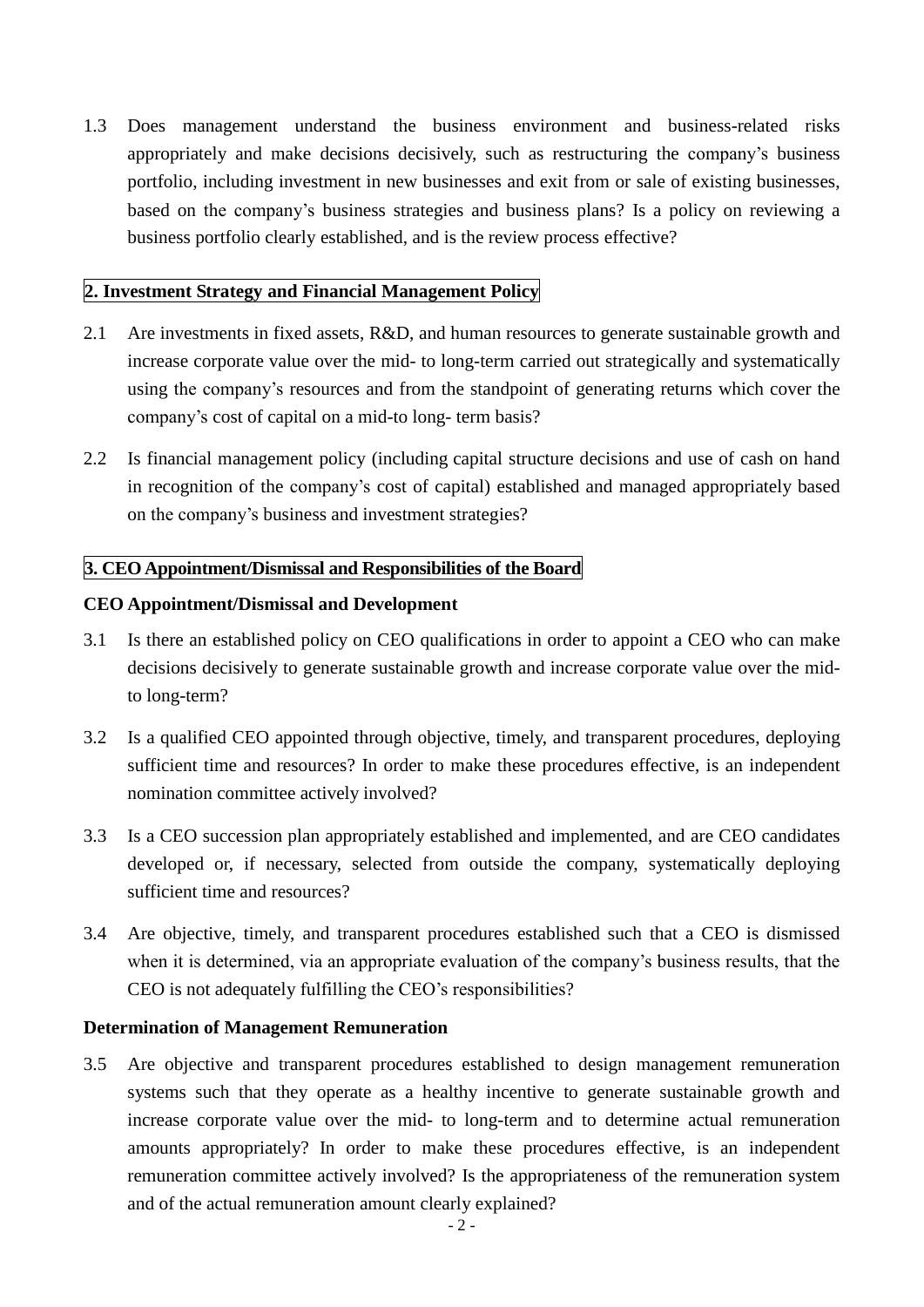#### **Responsibilities of the Board**

- 3.6 In order to generate sustainable growth and increase corporate value over the mid- to long-term, is the board of directors constituted in a manner such that it is equipped with appropriate knowledge, experience, and skills as a whole and ensures diversity, including gender and international experience? Are there women appointed as directors?
- 3.7 Is evaluation of the board's effectiveness as to whether the board fulfills its roles and responsibilities implemented appropriately, and are the evaluation results, including issues identified through such evaluation, clearly disclosed and explained?

#### **Appointment of Independent Directors and Their Responsibilities**

- 3.8 Is a sufficient number of qualified independent directors appointed? Do the independent directors possess the necessary knowledge to effectively contribute to sustainable growth and increasing corporate value over the mid- to long-term, including knowledge of finance, such as capital efficiency, and understanding of relevant laws and regulations? Are appropriate actions taken for the reappointment or retirement of independent directors, taking into consideration the issues and changes facing the company?
- 3.9 Do independent directors recognize their roles and responsibilities, and provide advice and monitor management appropriately in response to business issues?

## **Appointment of** *Kansayaku*<sup>4</sup> **and Their Responsibilities**

 $\overline{a}$ 

- 3.10 Are persons with appropriate experience and skills as well as necessary knowledge on finance, accounting, and the law appointed as *kansayaku*?
- 3.11 Do *kansayaku* conduct business audits appropriately and act effectively to secure proper accounting audits? Is a sufficient support structure for *kansayaku* established and appropriate coordination between *kansayaku* and the internal audit department ensured?

<sup>4</sup> The contents of this section are also intended to apply to Audit Committee Members of Companies with Three Committees and Supervisory Committee Members of Companies with Supervisory Committee. Companies may choose one of three main forms of organizational structure under the Companies Act (Revised in 2014): Company with *Kansayaku* Board, Company with Three Committees (Nomination, Audit and Remuneration), or Company with Supervisory Committee. A Company with *Kansayaku* Board is a system unique to Japan in which certain governance functions are assumed by the board, *kansayaku*, and the *kansayaku* board. Under this system, *kansayaku* audit the performance of duties by directors and the management and have investigation power by law (See Notes to the General Principle 4 of Japan's Corporate Governance Code).